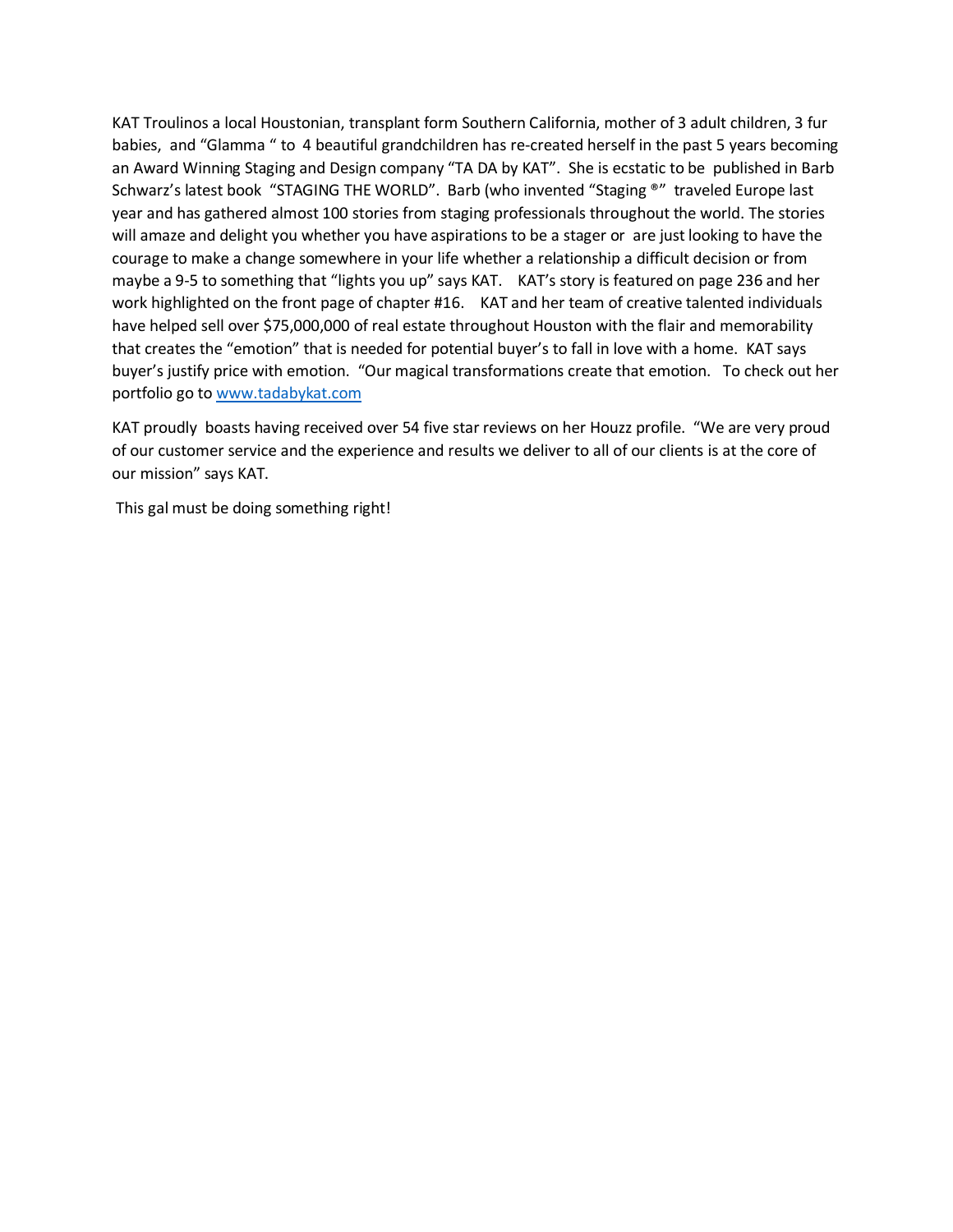LONGEVITY ON THE MARKET MEANS ONE THING.

Barb<br>SCHWARZ

"Staging The World"..now on Amazon